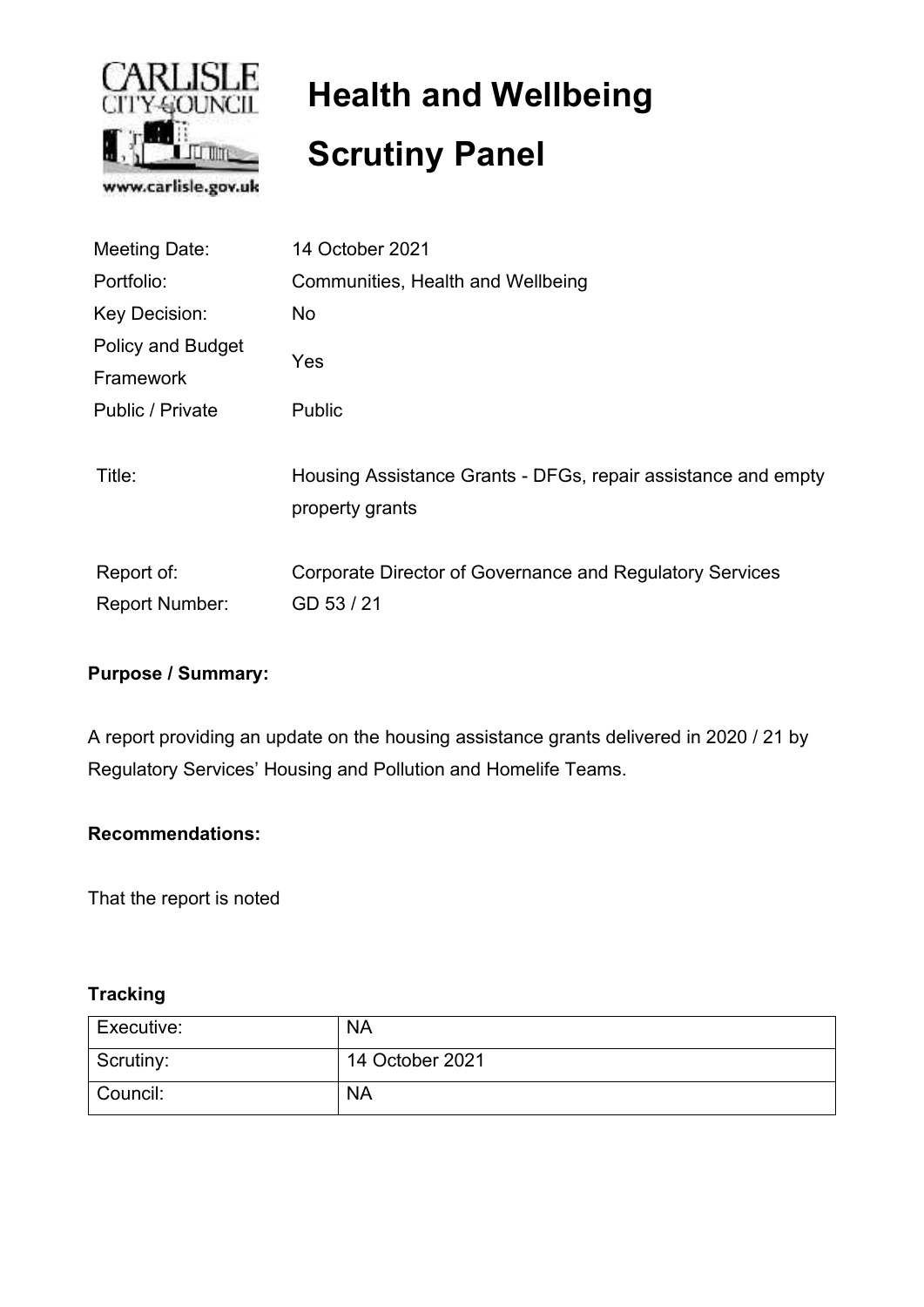#### **1. BACKGROUND**

**1.1** The main source of funding for Carlisle's housing grants is the Disabled Facilities Grant (DFG) determined annually by the Ministry of Housing, Communities and Local Government. The 2021/22 allocation is £2,155, 574, which is £255,810 above the £1,899,764 allocation in 2020/21. Graph 1 below details the allocation and actual DFG spend by Carlisle City Council over the last 9 years. In recent years Carlisle has spent above its allocation due to carry forwards made in in 2016, when underspends were caused following a large increase in the allocation coinciding with the Housing and Pollution Team being very busy with flood grants work. The slight reduction in spend in 2020 / 21 occurred due to a slowdown in grant delivery in the first quarter because of the start of the coronavirus pandemic.



Graph.1.

**1.2** The criteria, eligibility and grant levels for Mandatory DFGs are detailed within national legislation and guidance. The City Council DFG allocation will always prioritise its obligations to the Mandatory DFG applicants. DFGs can also be used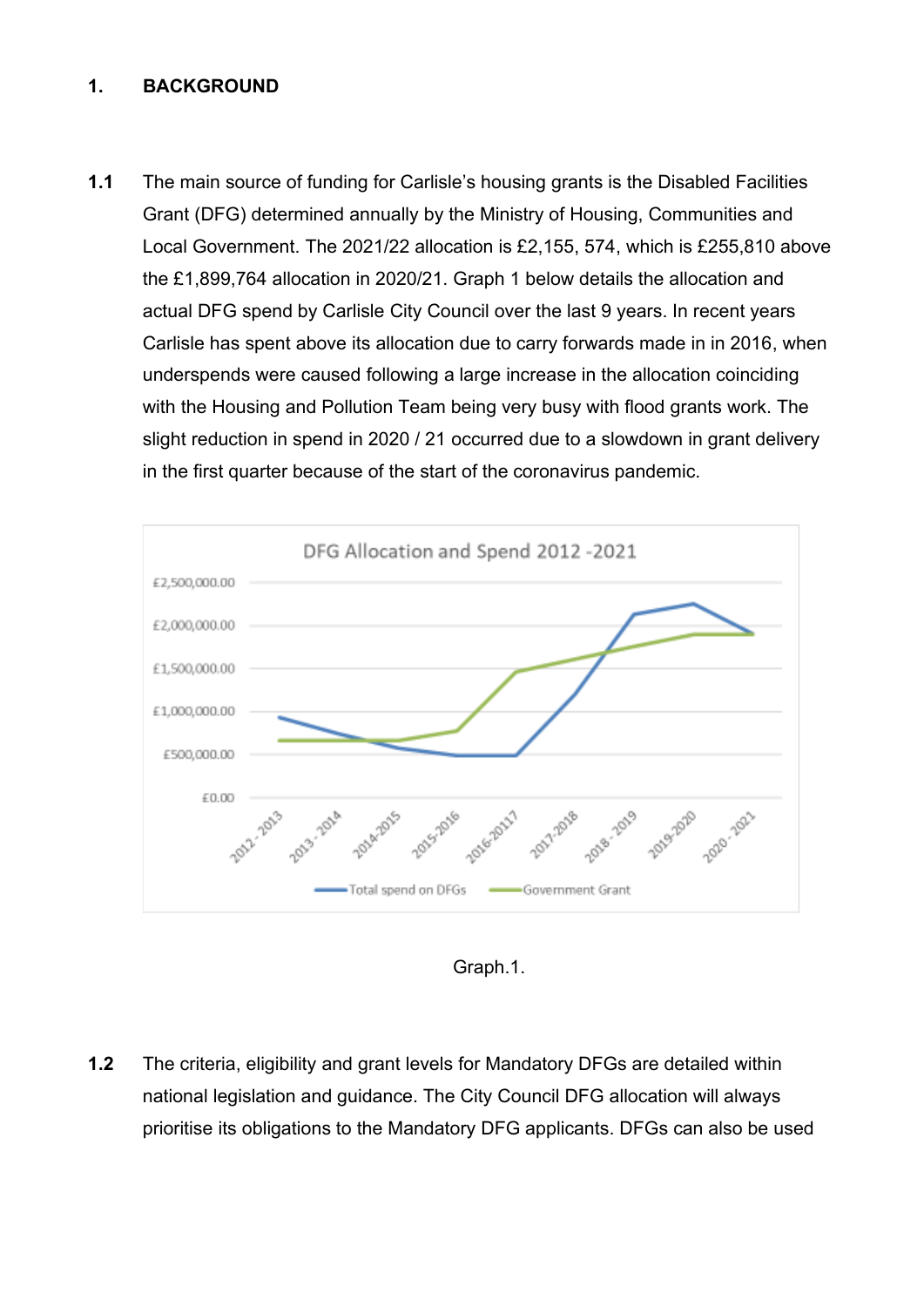for discretionary purposes provided these are adopted by the Council and detailed within a Housing Grants Policy. The City Council's Housing Renewal Assistance Policy 2018 details the options for discretionary housing assistance available within the district. A revision to the Policy is scheduled in 2021/22.

- **1.3** The Housing Renewal Assistance Policy 2018 made the commitment that the Council would use its discretionary housing grants to assist the elderly, disabled or other vulnerable groups to live independently and to improve their living conditions and well-being. Carlisle regularly scores around or above the national average for excess winter deaths on Public Health England's District Health Profiles. The National Institute for Health and Care Excellence (NICE) Report - *"Excess winter deaths and illness and the health risks associated with cold homes"* states a wide range of people are vulnerable to the cold. This is either because of: a medical condition, such as heart disease; a disability that, for instance, stops people moving around to keep warm, or makes them more likely to develop chest infections. Cold properties can cause death and illnesses that lead to hospital admissions. Carlisle's discretionary housing grants are targeted at making the homes of the elderly, disabled and other vulnerable groups with qualifying health conditions warm and safe thereby reducing the illnesses that may lead to admission into hospitals.
- **1.4** Delayed transfer of care, people staying unnecessarily long in hospitals, has been a problem for Carlisle and the Housing Renewal Assistance Policy created the post of Homelife Liaison Officer to liaise with the NHS and Adult and Social Care and assist in identifying where the DFG process, and other Grants, can help people move back safely into their homes. Appendix 1 list examples of some of the recent cases dealt with by the Homelife Liaison Officer.

#### **2. CARLISLE'S HOUSING ASSISTANCE 2021/22**

**2.1** Mandatory DFGs tend to be for the larger internal construction works or extensions and provide the main expenditure from the Disabled Facilities Fund. The Council's activities on mandatory DFGs have been increasing significantly since 2016 both in terms of volume of referrals coming into the department and the actual spend. However, during the last 18 months there have been some external factors outside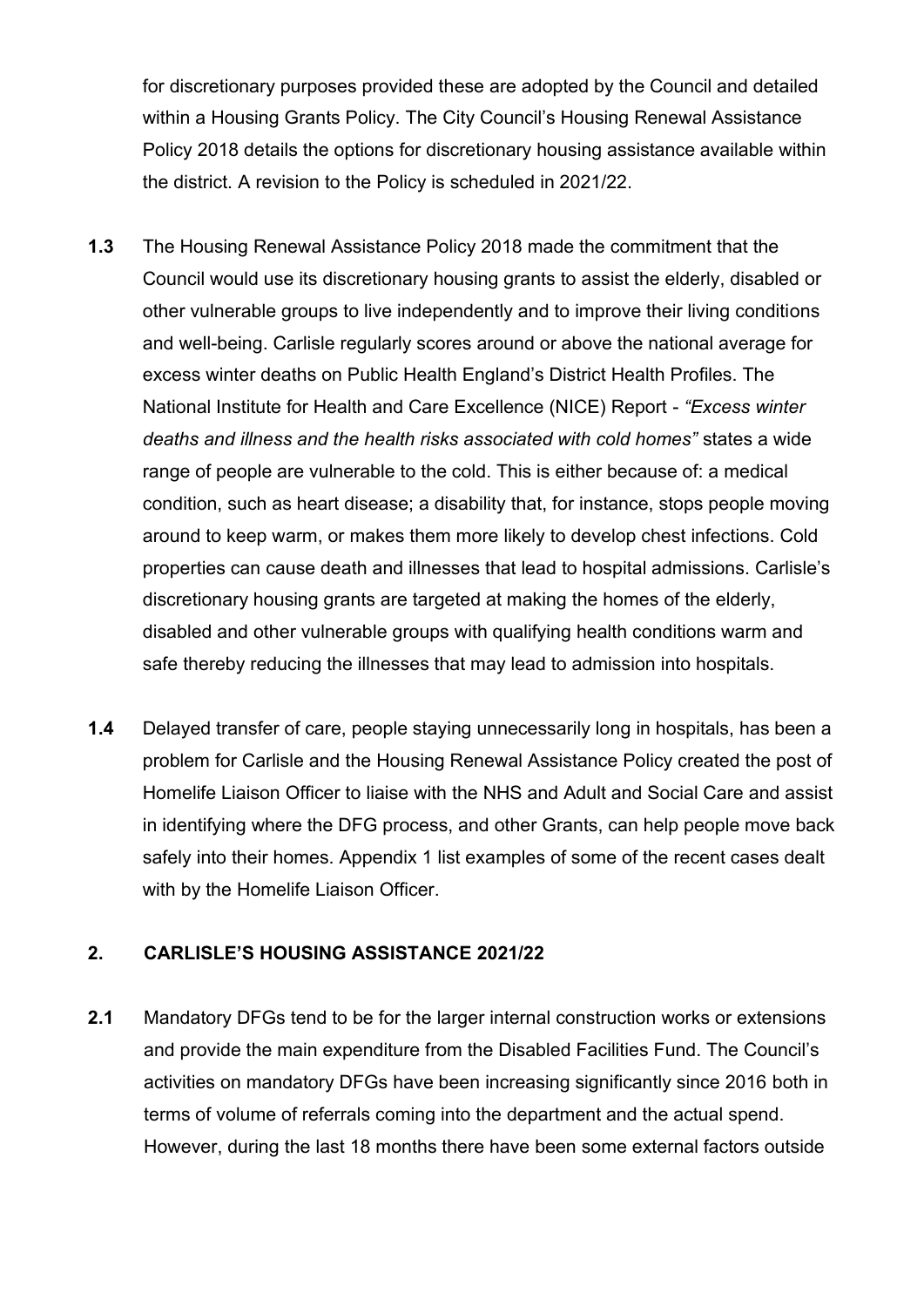of the Council's control, such as the coronavirus pandemic and the changes in the world markets which continue to have an impact on DFG delivery.

- **2.2** In the first quarter of 2020 / 21 Mandatory Grants payments slowed down because works in properties couldn't proceed due to problems with supplies and labour, many companies rushed to furlough staff at the start of the pandemic and the restrictions placed on building contractors in the first lockdown restricted the works that could be undertaken. After May 2020 when the construction industry was started up again under Covid secure measures, delivery was again slowed as some individuals didn't want the works to proceed as many were still shielding and had to balance the need for the adaptation with the risk from the virus.
- **2. 3** Housing and Pollution usually see a steady stream of referrals through the year from Adult Social Care and other professionals, however at the start of the pandemic health professionals, including the Occupational Therapist, were redeployed to other tasks and organisations had to develop new ways of remote working, this resulted in very few assessments being undertaken under the Care Act that could be referred for major adaptations. The number of referrals dropped significantly for Mandatory adaptations at the start of the pandemic, between March 2020 and August 2020 there were only 35 referrals within the 6-month period. The first 6 months of 2021 / 22 has had 97 referrals.
- **2. 4** The number of referrals to Homelife only saw a slight decrease during the pandemic. The smaller discretionary Housing Grants were less affected by the lockdown as they tended to use contractors still operating in providing essential electrical or boiler repairs and insulation and heating works. The Discretionary Housing Grants offered by the City Council include: Safe and Warm Grants, Dementia Friendly Grants and Energy Efficiency Grants. Assistance with hospital discharge cases became a priority for the discretionary grants in 2020/21.
- **2. 5** Homelife also offer Non-Disabled Facilities funded Grants including the Energy Company Obligations (ECO), Foundations Gas Safety Charity Grants and the National Grid's Warm Homes Fund. As Homelife is a Home Improvement Agency it is ideally placed for applying into many short-term funds made available for specific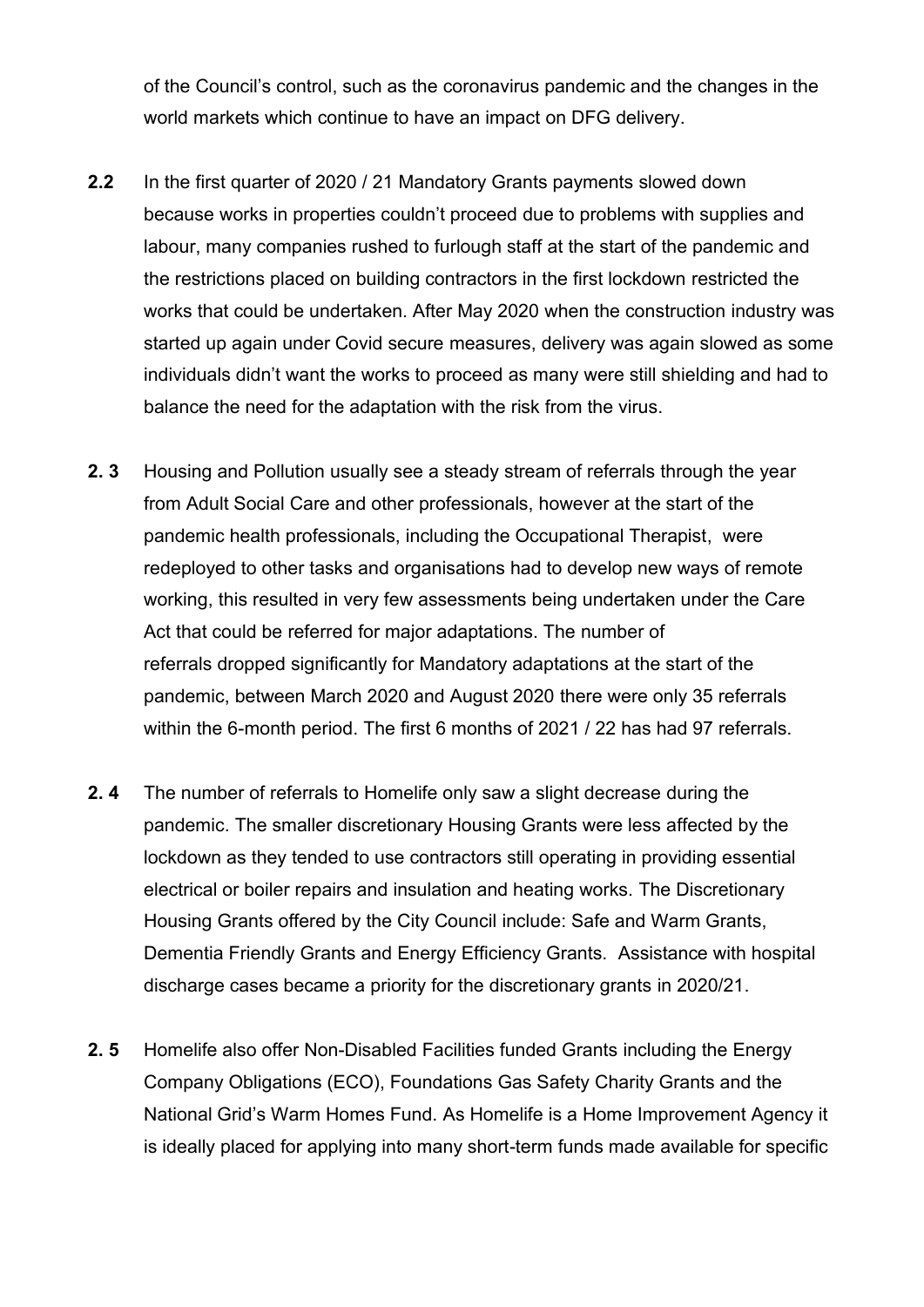purposes many of which are linked to the objectives of the discretionary DFGs. The number of referrals for these types of work also dropped initially at the start of the pandemic as contractors carrying out the works experienced supply and access issues.

- **2. 6** Referral numbers started to increase in both services over the last 6 months of the year 2020 /21, this was in part due to the natural recovery out of the first lockdown and the Council successfully appointing a Trusted Assessor to work within the Housing and Pollution Team in late April 2020. The Disabled Adaptation Trusted Assessor and the Homelife Liaison Officer have been able to work closely together to raise awareness of the service offer and have been able to take on some of the assessment work that would have been previously been carried out by Adult Social Care, reducing waiting times and increasing the throughput of referrals for both services.
- **2.7** In 2020/21 the Housing and Pollution Team completed 141 Mandatory DFGs, the main works being stairlifts, level access showers and building works allowing access around the house. Within the same period Homelife completed 287 discretionary DFGs, mainly covering heating and electrical improvements. Many house clearances were also completed under the discretionary DFGs to facilitate re occupation of the home.
- **2.8** In the next 12 months material costs and availability of materials will be one of the biggest challenges, the cost of timber, plastic materials, plaster board, steel products and bricks are causing significant delays to building works commencing on site. Although the Council rely on framework contracts under its procurement framework for the Disabled Adaptations, with prices fixed for the period of the contract, contractors are having to pass insurmountable costs on to the Council or the adaptation would simply not go ahead. The contractors we work alongside have also reported that finding skilled trades persons is also a problem with not enough contractors to go around now there is drive for new build housing again, and a demand for local domestic building and restoration projects.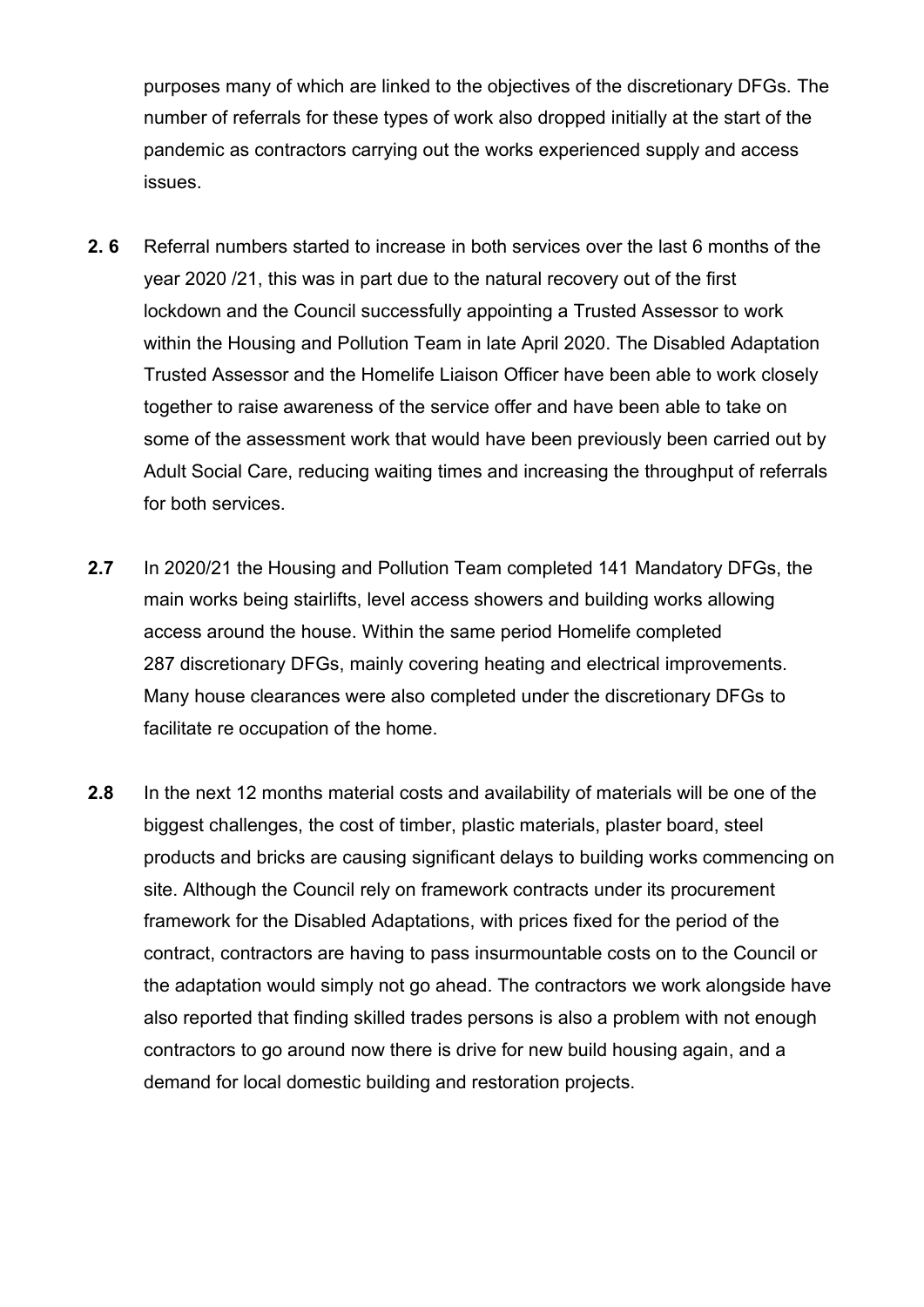**2.9** In October 2020 capital funds of £23,200 were made available for bring long term (greater than two years) empty homes back into use. The funding allowed 7 previously empty homes to be re-occupied with the main works being kitchen installations, heating, glazing, access improvement, re-wiring, bathrooms, joinery, damp, floor coverings to kitchen and bathroom. The Average time that the properties were empty before the works were completed was 6 years 6 months.

In 2021/22 a further £109,433 was made available for the empty homes grant and from these 17 properties have had grants approved. The maximum empty property grants are now £5,000. There are a further 6 properties about to submit applications and it is hoped that a minimum of 23 properties will be re occupied during this initial phase. Progress visits undertaken thus far has shown positive activity and one property has already been completed.

## **3. CONSULTATION**

**3.1** This report is for Information

## **4. CONCLUSION AND REASONS FOR RECOMMENDATIONS**

**4.1** This report is for Information

# **5. CONTRIBUTION TO THE CARLISLE PLAN PRIORITIES**

**5.1** Address current and future housing needs to protect and improve residents' quality of life.

| <b>Contact</b>      | <b>Scott Burns</b>                 |                                                           | <b>Email</b> |                             |  |
|---------------------|------------------------------------|-----------------------------------------------------------|--------------|-----------------------------|--|
| Officer:            | <b>Regulatory Services Manager</b> |                                                           |              | Scott.burns@carlisle.gov.uk |  |
| <b>Appendices</b>   |                                    | Appendix 1                                                |              |                             |  |
| attached to report: |                                    | Examples Of 2021 Cases Dealt with by the Homelife Liaison |              |                             |  |
|                     |                                    | Officer                                                   |              |                             |  |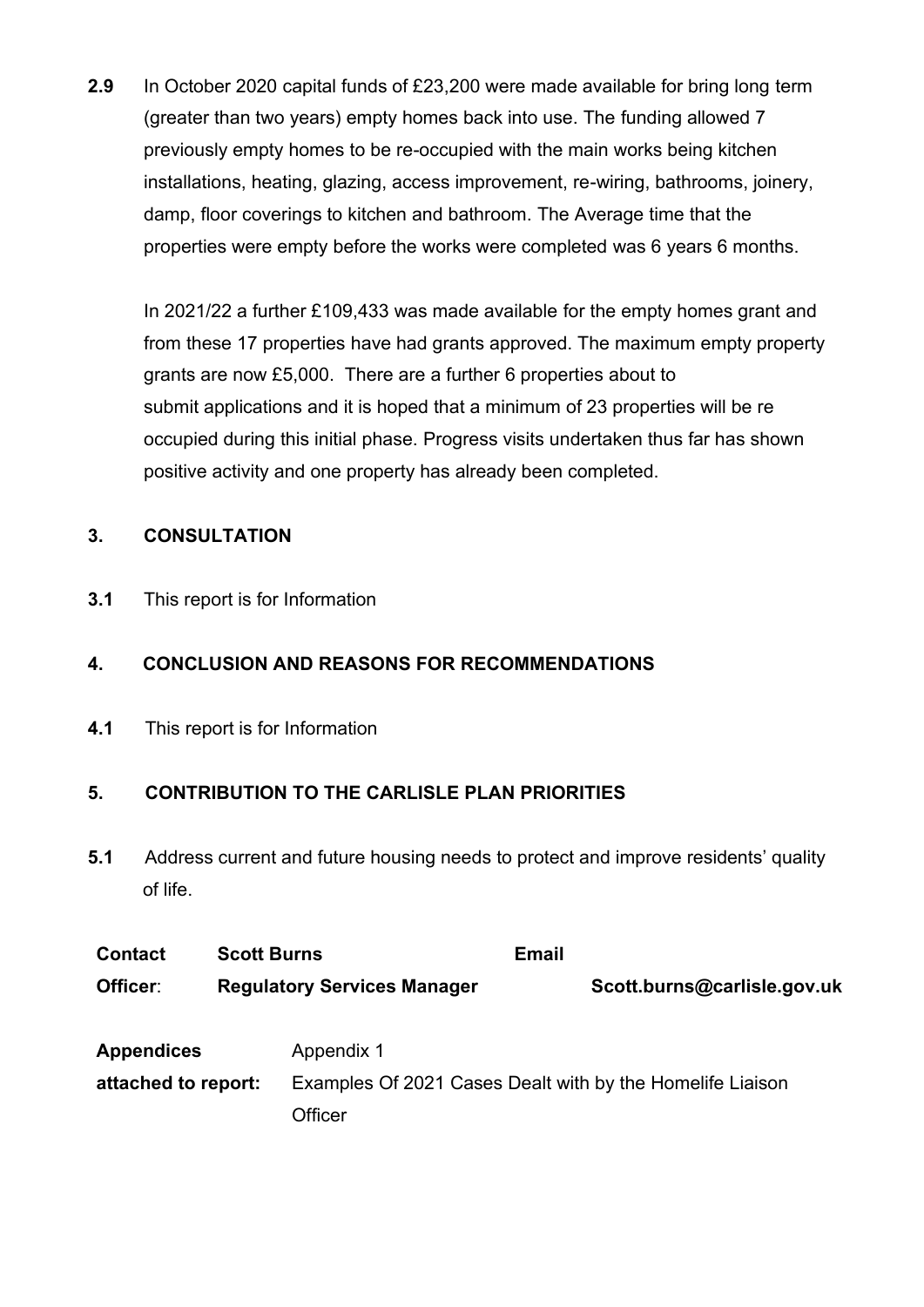**Note: in compliance with section 100d of the Local Government Act 1972 the report has been prepared in part from the following papers:** 

**• None**

## **CORPORATE IMPLICATIONS:**

**LEGAL –** Grants must be awarded in accordance with national legislation and should be awarded in line with Council policy. This report provides an update for Members to note, and no decision is required.

### **PROPERTY SERVICES –** No comments

**FINANCE –** The Council has received substantial increases in DFG funding through the Better Care Fund over the past couple of years. The current budget allocation in 2021/22 stands at £3,387,200 (including amounts carried forward from previous years and the 2021/22 allocation of £2,155,574). The current budget allocation in 2021/22 for bringing empty properties back into use is £112,400.

**EQUALITY –** Carlisle City Council has a leading DFG service.

**INFORMATION GOVERNANCE –** There are information governance implications with this report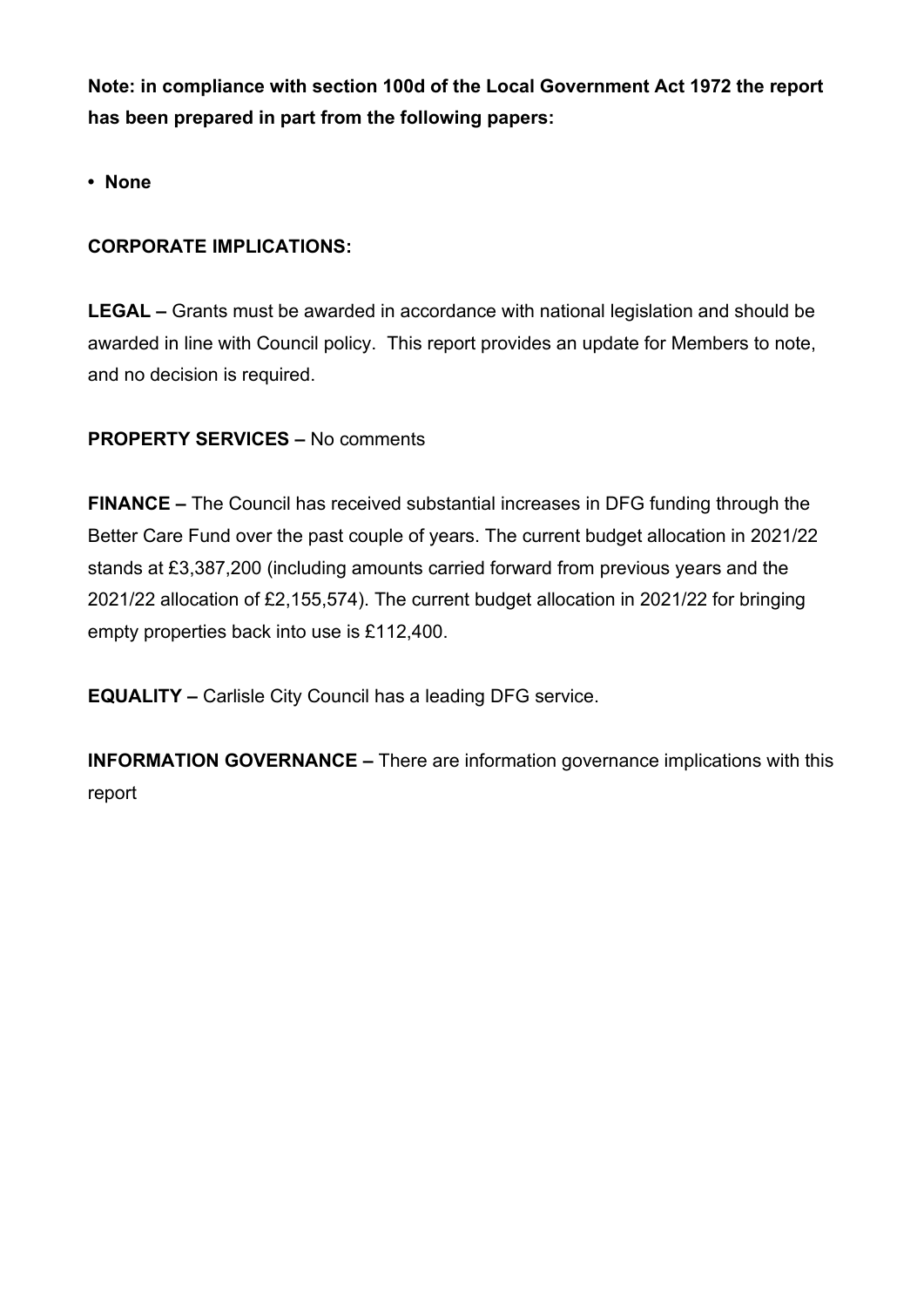#### **Appendix 1**

## **Examples Of 2021 Cases Dealt with by the Homelife Liaison Officer**

#### **Case study 1 – Hospital discharge – Furniture Move**

"A" was referred to us by their daughter who was unsure who to ask for assistance to help get A home from hospital. A had been in hospital for 6 weeks and was unable to go home until a stair lift had been fitted. The Homelife Liaison Officer was able to advise about the services that could be offered through Homelife and Housing and Pollution to get A home. The ward occupational therapist was contacted to ask them to make a referral. The Homelife Liaison Officer was able to get A home quickly by moving a bed downstairs and also ordering a stair lift. It took two weeks to order and install the stair lift which is very quick, but if the bed had not been moved downstairs to enable interim downstairs living, A would have spent a further two weeks in hospital. Being at home enabled the care package to start and help A with rehabilitation. When a date for the stair lift to be fitted was confirmed, Homelife arranged to move the bed back upstairs on the morning of installation. A is now recovering well at home.

#### **Case Study 2 – Hospital discharge – Deep Clean**

The Homelife Liaison Officer arranged for a deep clean on behalf of B who was admitted to hospital. The clients support worker made the referral. B needed a deep clean of their home to enable a safe discharge. Without support B would have been transferred to an interim care setting until works could have taken place.

The Homelife Liaison Officer was able to have a deep clean carried out within the same week the referral was made meaning B could return home quickly without the need to be moved to another care setting. Both B and their family were very impressed by the clean and it has made a huge difference to B's health and wellbeing. The deep clean meant B could be safely discharged from hospital in a timely manner.

### **Case Study 3 – Hospice Discharge – Boiler, key safe, Front door**

The Homelife Liaison Officer received a referral regarding urgent works required to help get a palliative care patient home. C's boiler had broken, and they had no heating and hot water. The front door was also difficult to open and close and its high threshold was a tripping hazard. The Homelife Liaison Officer arranged to replace the boiler within a week